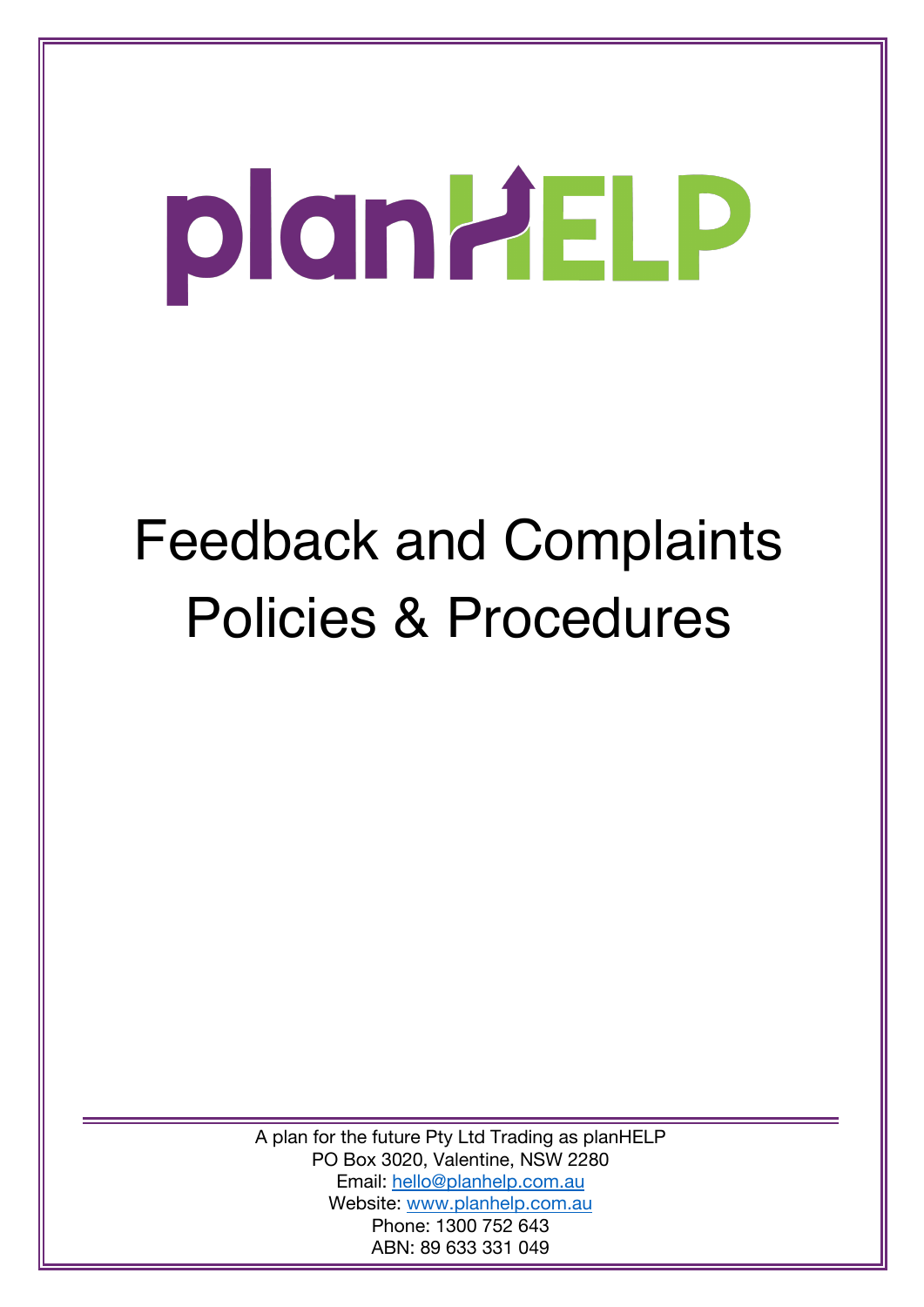# **Table of Contents**

Version 1: April 2020

#### **Copyright**

This NDIS Quality and Safeguards Policy to Practice: Verification Audit Learning Resources is copyright. Except as expressly provided in the Copyright Act 1968, no part of this publication may be reproduced by any means, including electronic, mechanical, micro copying, photocopying, recording or otherwise, without prior written permission of The Business Centre and an can only be adapted as part of participation in training conducted by The Business Centre in any NDIS Verification Audit learning programs delivered by The Business Centre.

This manual is designed to assist companies in conforming to the main requirements of the NDIS Commission Quality Safeguards; however, it does not guarantee compliance. It is not intended to cover all aspects of the NDIS Commission Quality Safeguards and other legislation such as Workplace Health and Safety compliance and it is recommended that NDIS Providers and employers research their industry requirements to ensure they are fulfilling all their NDIS Commission Quality Safeguards and Workplace Health and Safety obligations.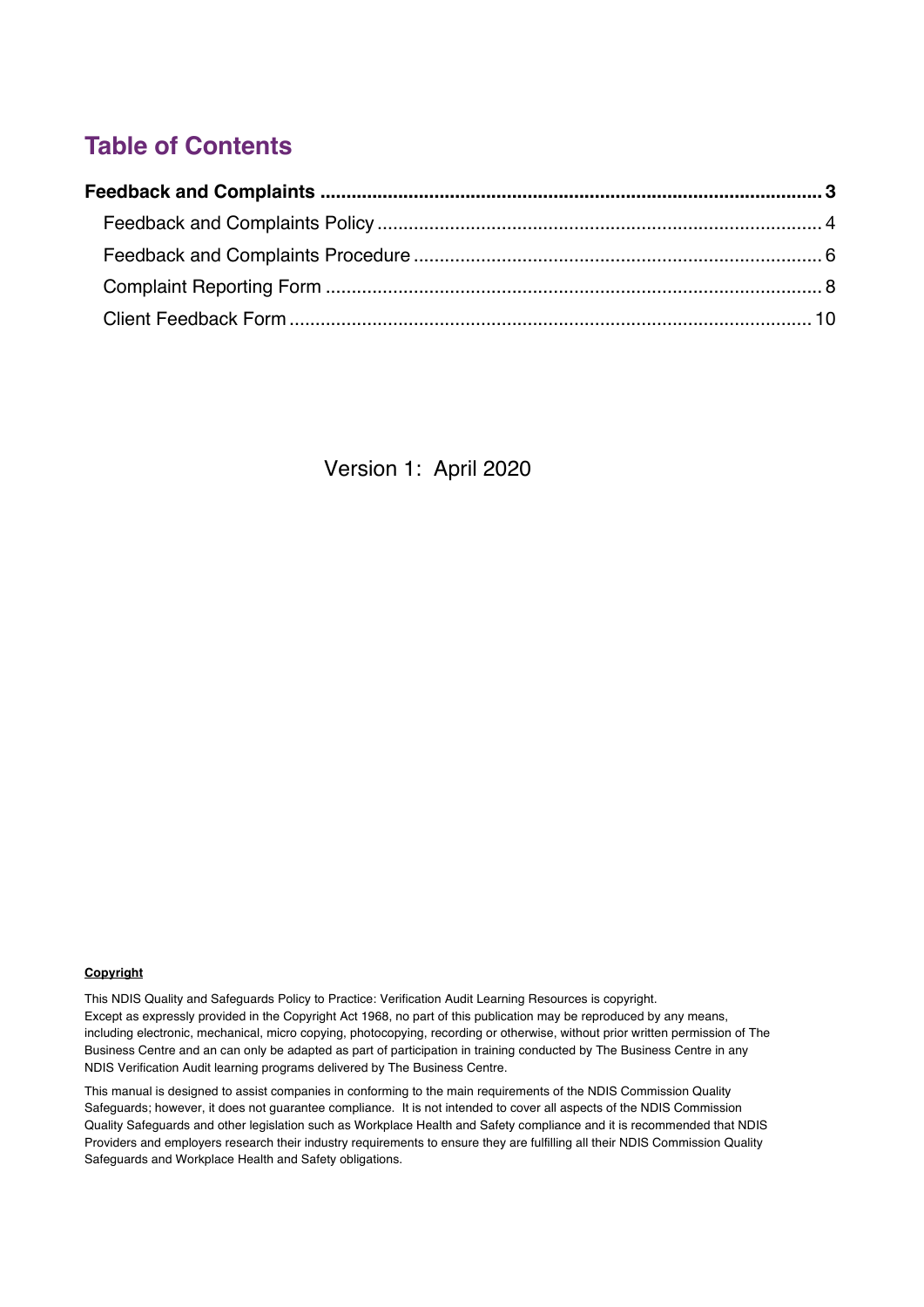# **Feedback and Complaints**

planHELP is committed to ensure that each participant has knowledge of and access to the organisations complaints management and resolution system so that complaints made by all parties are welcomed, acknowledged, respected and well managed.

The organisation requires that all feedback will be used to inform and improve our business practices and that reasonable steps are taken to ensure that any person who makes a complaint is advised how to make a complaint to the NDIS Commission and is supported to make contact with the Commission if need be.

A person making a complaint will not be disadvantaged for doing so. Their supports will continue where possible. If they choose to engage a different provider all reasonable steps will be taken to ensure that another appropriate provider is source. Management are responsible for ensuring any and all staff are trained as to the relevant Complaints Management System.

If a complaint is lodged:

- A Complaints form will be completed with the customer or their representative
- Agreement between the two parties regarding a resolution will be negotiated
- All reasonable steps will be taken to resolve the issue between the customer and planHELP
- If the complaint needs to be reported to the NDIS Commission, the relevant contact details will be provided
- Support will be given to the customer to lodge a formal complaint when necessary
- Support to locate an alternative provider will be given if requested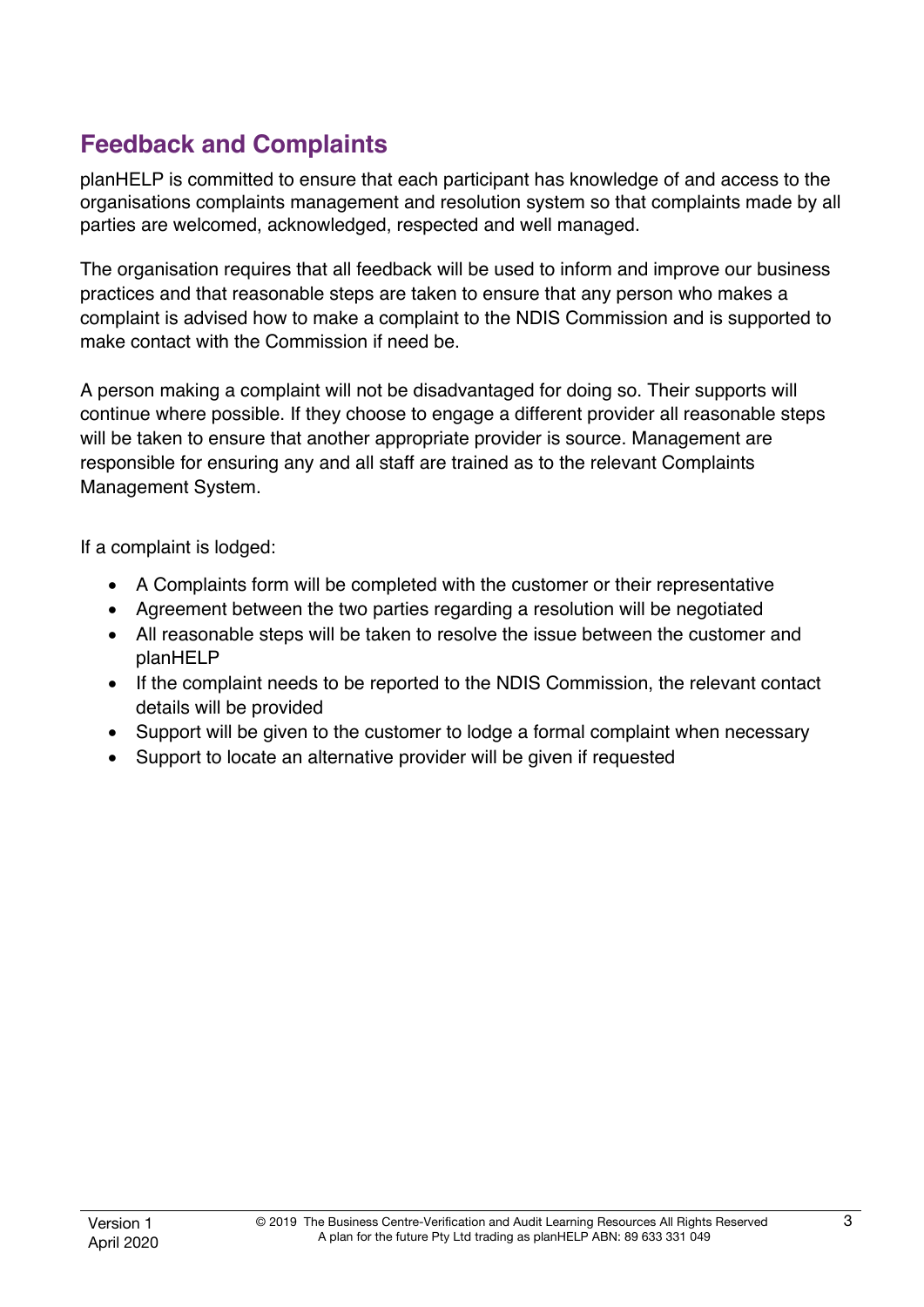# Feedback and Complaints Policy

The Feedback and Complaints Policy has been developed to:

- Establish the commitment of planHELP to the rights of people with disability to have their say about the supports that they are receiving
- Detail the Complaints Management System
- Describe the training that team members will undertake
- Detail the way in which customers / families / advocates will engage with the system

This policy applies to all team members at planHELP including Directors and Managers and all customers, their families and advocates.

All Australian consumers have the right to the services guaranteed in the service agreement. NDIS Participants have the right to complain if services do not meet their agreed expectations.

planHELP is committed to ongoing improvement identified through feedback provided by our customers.

The complaints management and resolution system will be maintained and will be relevant and proportionate to the scope and complexity of supports delivered and the size and scale of the organisation. The system follows principles of procedural fairness and natural justice and complies with the requirements under the National Disability Insurance Scheme (Complaints Management and Resolution) Rules 2018

# **SPECIFIC RESPONSIBILITIES**

# **Management**

- All feedback will be used to inform and improve our business practices.
- Reasonable steps are taken to ensure that any person who makes a complaint is advised how to make a complaint to the NDIS Commission and is supported to make contact with the Commission if need be.
- A person making a complaint will not be disadvantaged for doing so. Their supports will continue where possible. If they choose to engage a different provider all reasonable steps will be taken to ensure that another appropriate provider is identified and support to transition services will be provided.
- Management are responsible for ensuring any and all staff are trained as to the relevant Complaints Management System.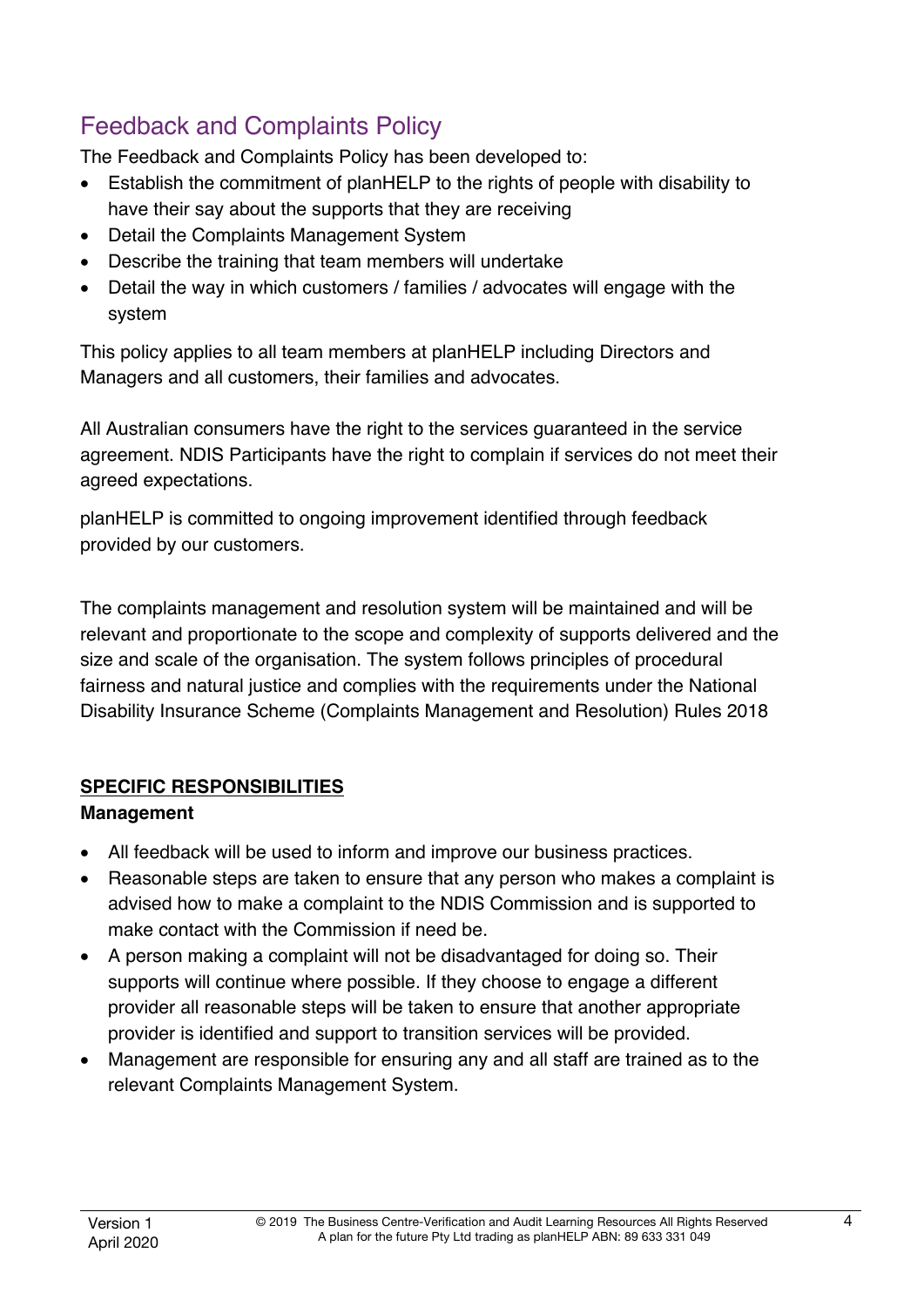#### **Participants**

- Customers will be informed of their right to complain and how to complain when they first engage this service.
- Customers will be regularly invited to provide feedback about the supports they are receiving.
- Customers will be informed as to how to make a complaint anonymously.
- All complaints will be received and treated with respect.
- Every effort to resolve the complaint will be undertaken.
- Customers will be appropriately involved in the resolution of the complaint.
- Complaints will be managed in a timely way.
- Customers will be kept informed of progress of the complaint and proposed resolution
- Customers will be provided with the contact details of the NDIS Commission.
- Customers will be supported to make a complaint wherever needed.
- Supports will not be discontinued if a customer makes a complaint unless at the request to the customer.
- Support will be provided to a customer who wished to find an alternative provider.

#### **Staff**

- All team members will be trained in the appropriate management of complaints.
- All team members will collect feedback as they complete their duties and deliver this information to management.
- All team members will be informed of the expectations of the NDIS Complaints. Management and Resolution Rules.
- All team members will follow the process described below when managing complaints.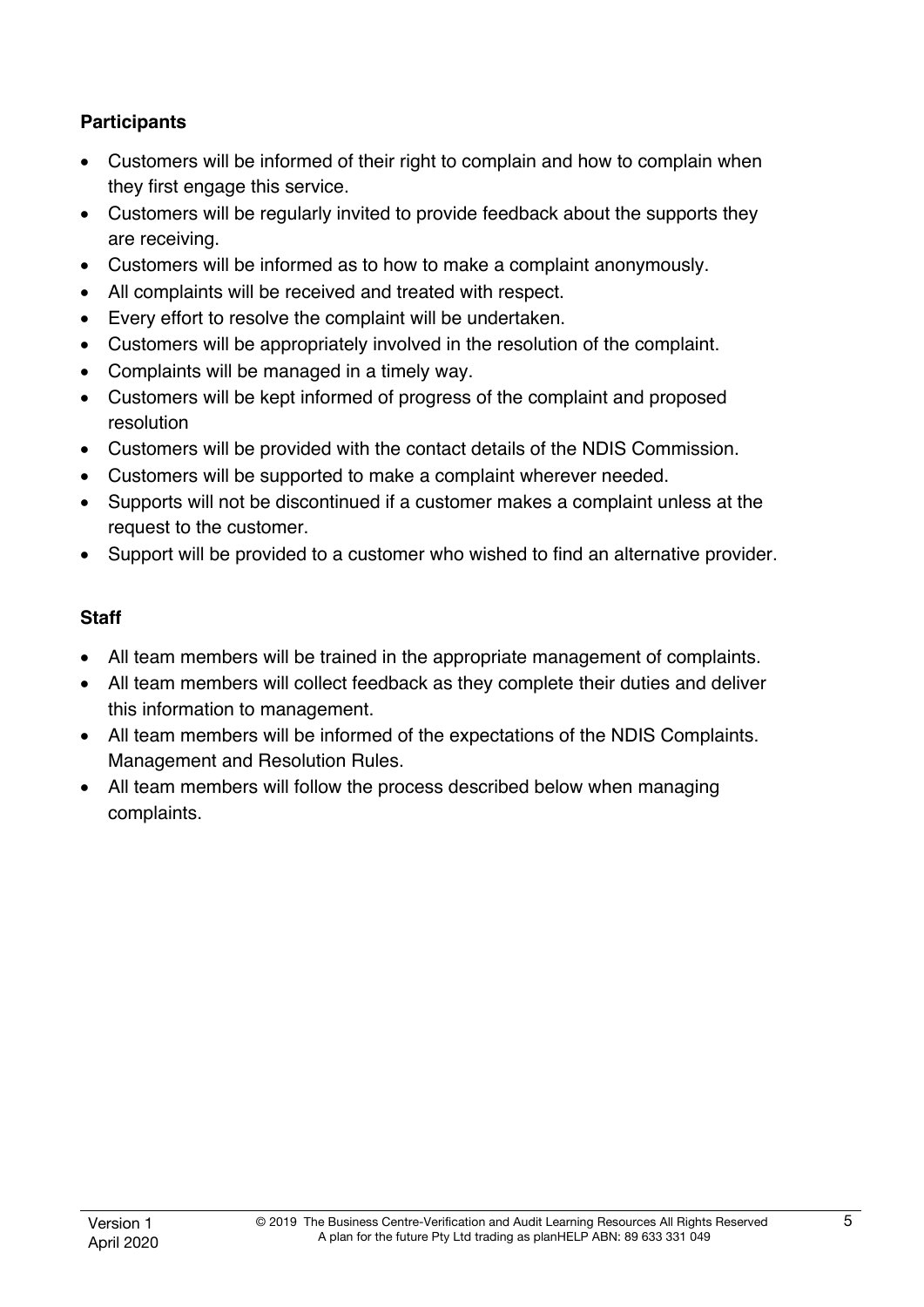# Feedback and Complaints Procedure

# **PURPOSE**

The purpose of this procedure is to ensure that each participant has knowledge of and access to the organisations complaints management and resolution system so that complaints made by all parties are welcomed, acknowledged, respected and well managed.

# **DEFINITION**

**Participant** – A person with disability who wishes to participate in the NDIS, and who has been first be assessed against the access requirements. NDIS Participants should be aware of how to access information about the planning process, supported to actively make decisions about their supports and to work with providers to successfully manage their plan.

**Complaint** - People can make a complaint to the NDIS Commission about an issue arising out of, or in connection with, an NDIS provider's provision of supports or services. A complaint can be made about any NDIS provider and/or its workers, whether or not the provider is registered with the NDIS Commission. The NDIS Quality and Safeguards Commission (NDIS Commission) is the independent Commonwealth agency established to improve the quality and safety of NDIS supports and services.

# **RESPONSIBILILITIES**

All feedback will be used to inform and improve our business practices.

Every effort will be made to resolve a complaint at the point of service.

Reasonable steps are taken to ensure that any person who makes a complaint is advised how to make a complaint to the NDIS Commission and is supported to make contact with the Commission if need be.

A person making a complaint will not be disadvantaged for doing so. Their supports will continue where possible. If they choose to engage a different provider all reasonable steps will be taken to ensure that another appropriate provider is source.

Management are responsible for ensuring any and all staff are trained as to the relevant Complaints Management System.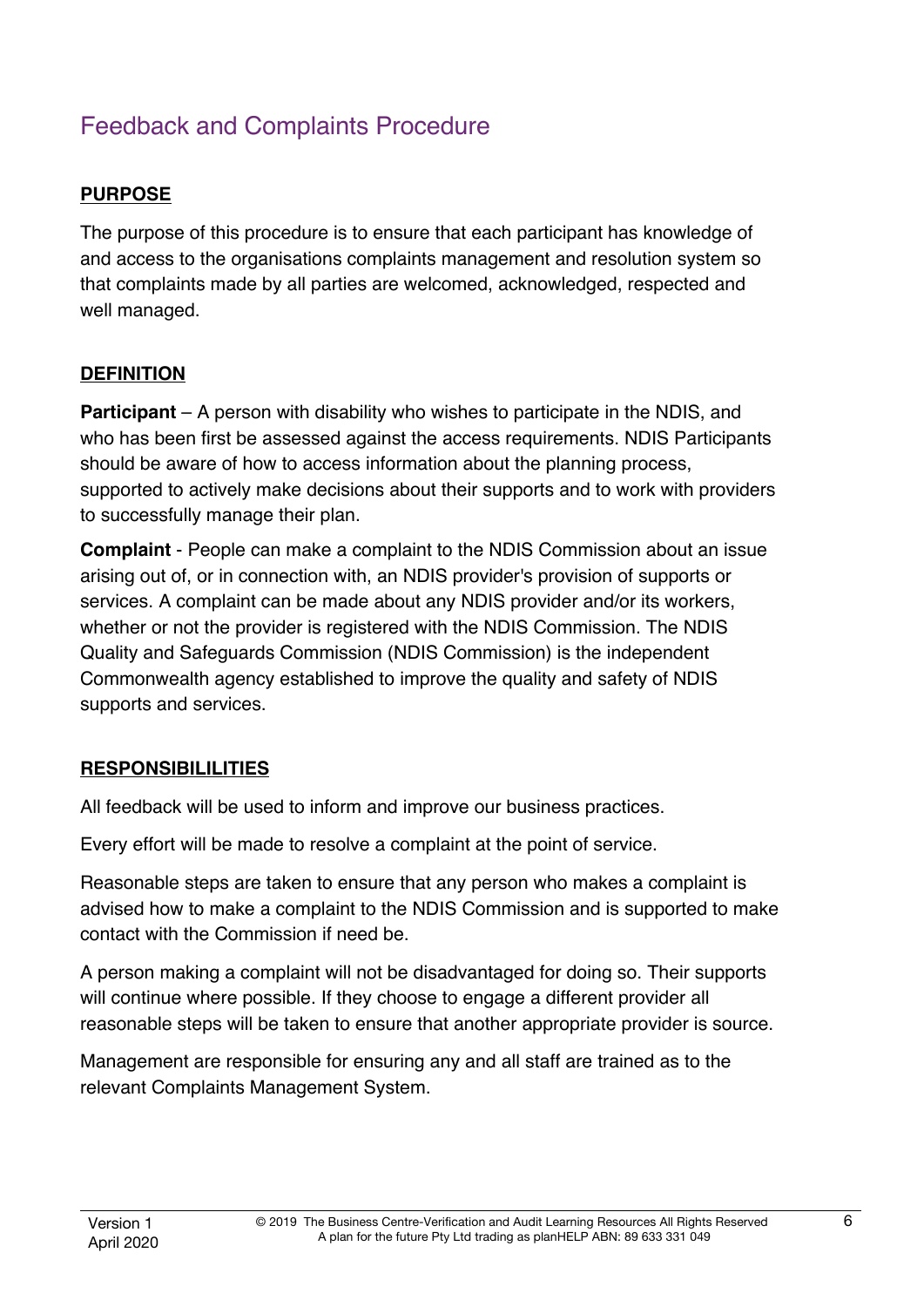#### **PROCEDURE**

- Feedback will be sought at regular intervals (at least annually)
- Anonymous feedback will be sought by survey
- Feedback will be recorded securely
- If an identified customer raises a complaint, they will be directed or supported to complete a Complaints Form.
- The CEO or delegate will be notified about the complaint and will be provided with the Complaints Form.
- Every effort will be made to resolve the complaint within the business.
- If the complaint is unable to be resolved, the customer will be provided with the contact details for the NDIS Commission.
- Support to make the complaint will be offered and provided if requested.
- The complaint will be tracked in process
- The Complaints register will be checked regularly to ensure that all active complaints are followed up
- All feedback including complaints will be used to inform changes to the operations of the business.

# **REFERENCE**

- National Disability Insurance Scheme (Complaints Management and Resolution) Rules 2018
- NDIS Practice Standards and Quality Indicators

# **LINKS**

- NDIS Incident Management Procedure
- Risk Assessment Procedure

#### **DOCUMENTATION**

- NDIS Complaint Reporting Form
- NDIS Client Feedback Form
- NDIS Incident Report Form
- Complaints Register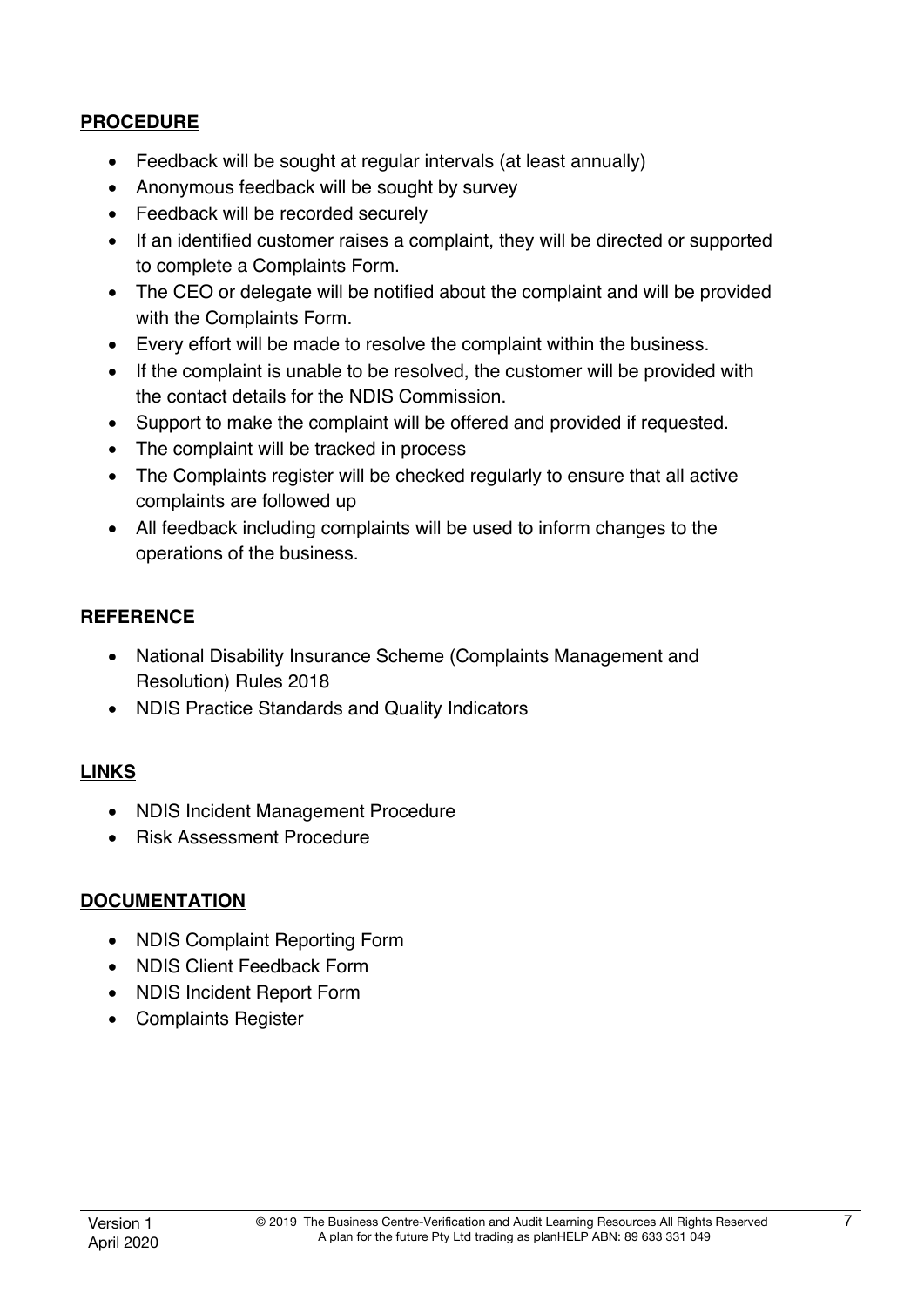# Complaint Reporting Form

| Date of report:                   |  |
|-----------------------------------|--|
| Name of person reporting:         |  |
| Name of Manager / team member     |  |
| receiving report:                 |  |
| Was support offered to the person |  |
| making the complaint?             |  |

How this complaint came to the attention of the Provider:

Date of incident / event relevant to the complaint:

Details of the complaint: (detail if multiple accounts are provided who is reporting and when)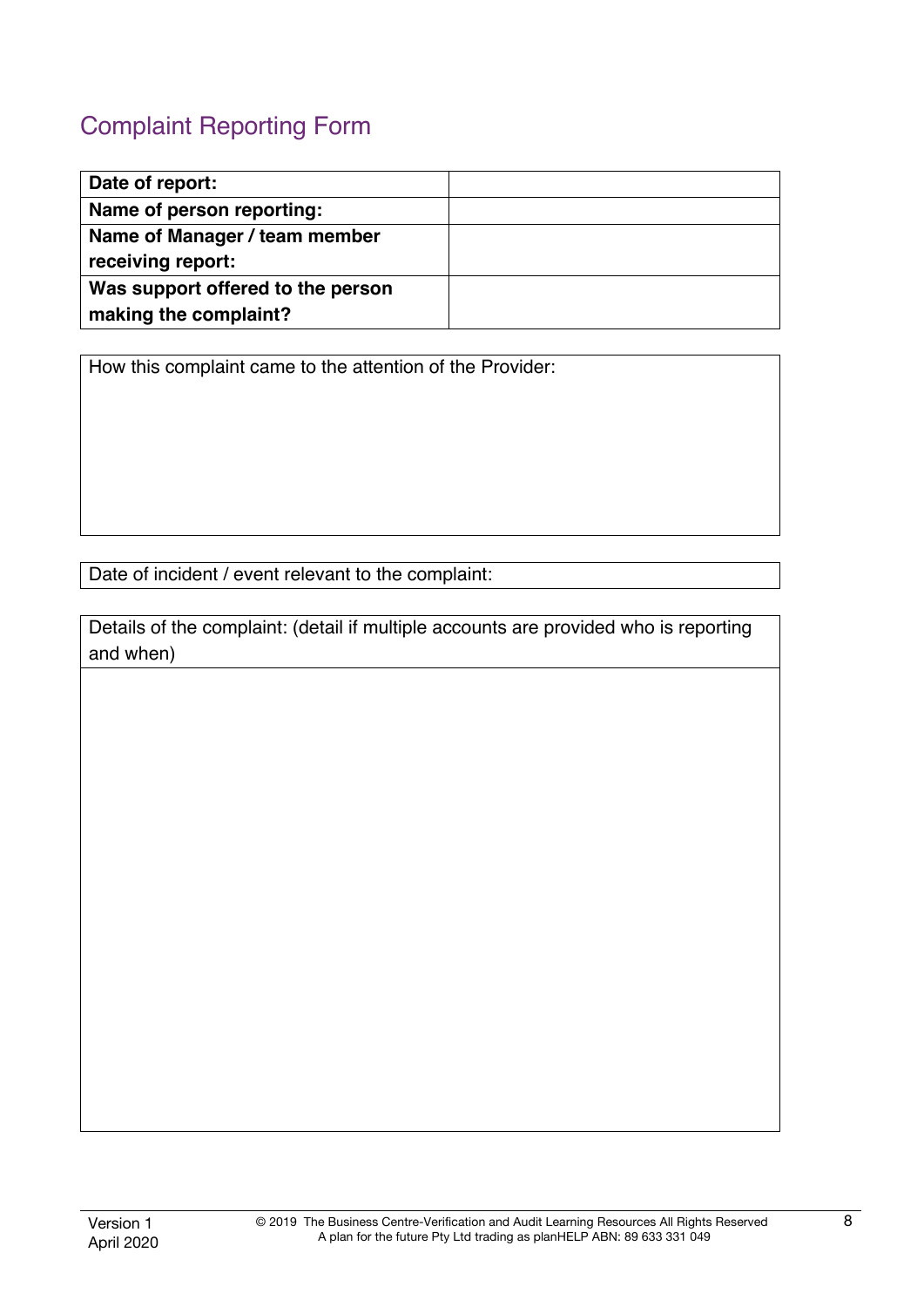| Date | <b>Details</b> | Staff member |
|------|----------------|--------------|
|      |                |              |
|      |                |              |
|      |                |              |
|      |                |              |

Were supports continually provided throughout the resolution process? Yes / No / Declined

Was the person supported to access another service? Yes / No / Declined

Name of alternative Provider: Name of alternative Provider: referral:

| Agreement of resolution: | (Date) |
|--------------------------|--------|
|                          |        |

Signed by person making complaint Signed by staff member

Name of person making complaint Name of staff member

| Was the complaint referred to the NDIS Commission? | Yes / No |
|----------------------------------------------------|----------|
| Date of referral:                                  |          |
| Details of follow up from the Commission:          |          |
|                                                    |          |
|                                                    |          |
|                                                    |          |
| Date:                                              |          |
| Name of person completing report:                  |          |
| Signature:                                         |          |

\_\_\_\_\_\_\_\_\_\_\_\_\_\_\_\_\_\_\_\_\_\_\_\_\_\_\_ \_\_\_\_\_\_\_\_\_\_\_\_\_\_\_\_\_\_\_\_\_\_\_\_\_\_\_\_\_\_

\_\_\_\_\_\_\_\_\_\_\_\_\_\_\_\_\_\_\_\_\_\_\_\_\_\_\_ \_\_\_\_\_\_\_\_\_\_\_\_\_\_\_\_\_\_\_\_\_\_\_\_\_\_\_\_\_\_